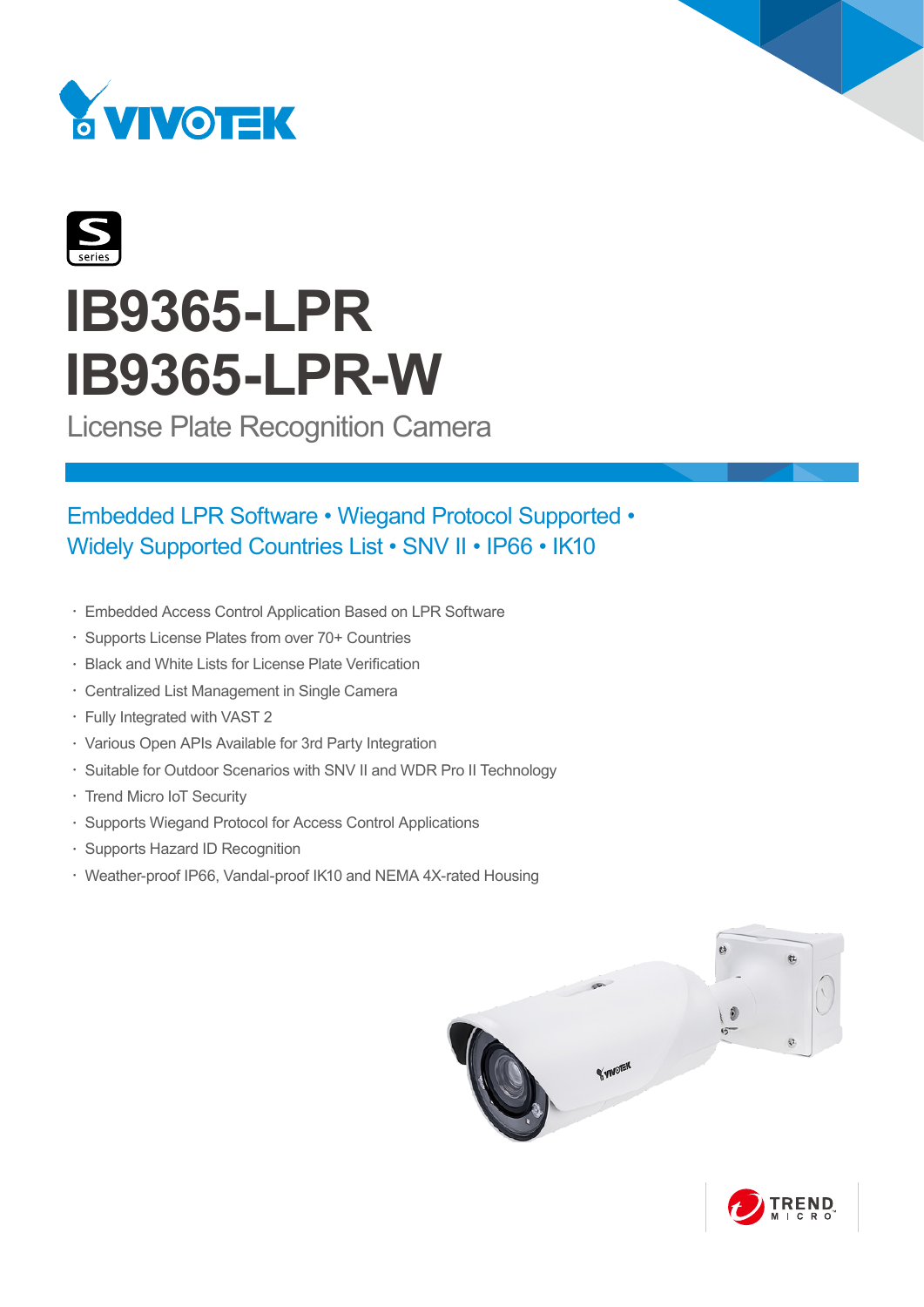### **Functions**

#### **Supported Both Simple and Complex Scenarios**

The IB9365-LPR Series camera can work as an embedded access control application based on LPR software. It can trigger digital output device on this camera when a number plate is recognized and matched the data in list such as white list. This IB9365-LPR Series camera can convert number plates into Wiegand signals to work with the independent access control system.

#### Simple Scenario



#### **Built-in White List, Blacklist, All plates and Not In List For Number Plate Verification**

Users can manage license plate lists for various purposes, such as a white list that triggers a welcome message, a black list that triggers an alarm, and an all plates list for access control management. Multiple lists are supported, with no limit on the number of supported license plates.

| <b>YVIVOTEK</b>                                            | Live | Lists<br>Review  | <b>LPR</b> configuration | <b>General configuration</b><br>Audit | Logs               |
|------------------------------------------------------------|------|------------------|--------------------------|---------------------------------------|--------------------|
| List types<br>$\mathbf{v}$                                 |      |                  |                          |                                       |                    |
|                                                            |      |                  |                          | $+$<br>E)<br>Q Search                 |                    |
| ID Name                                                    |      |                  |                          |                                       |                    |
| -2 all plates                                              |      |                  |                          |                                       | <b>Edit Delete</b> |
| -1 not in list                                             |      |                  |                          |                                       | <b>Edit Delete</b> |
| 1 BLACKLIST                                                |      |                  |                          |                                       | <b>Edit Delete</b> |
| 2 WHITELIST                                                |      |                  |                          |                                       | <b>Edit Delete</b> |
| Action for the list: all plates $(2)$                      |      |                  |                          |                                       |                    |
| $\blacktriangleright$ Exports for the list: all plates (0) |      |                  |                          |                                       |                    |
| Imports for the list: all plates (0)                       |      |                  |                          |                                       |                    |
|                                                            |      | Copyright © 2019 |                          |                                       |                    |

User Interface of List Management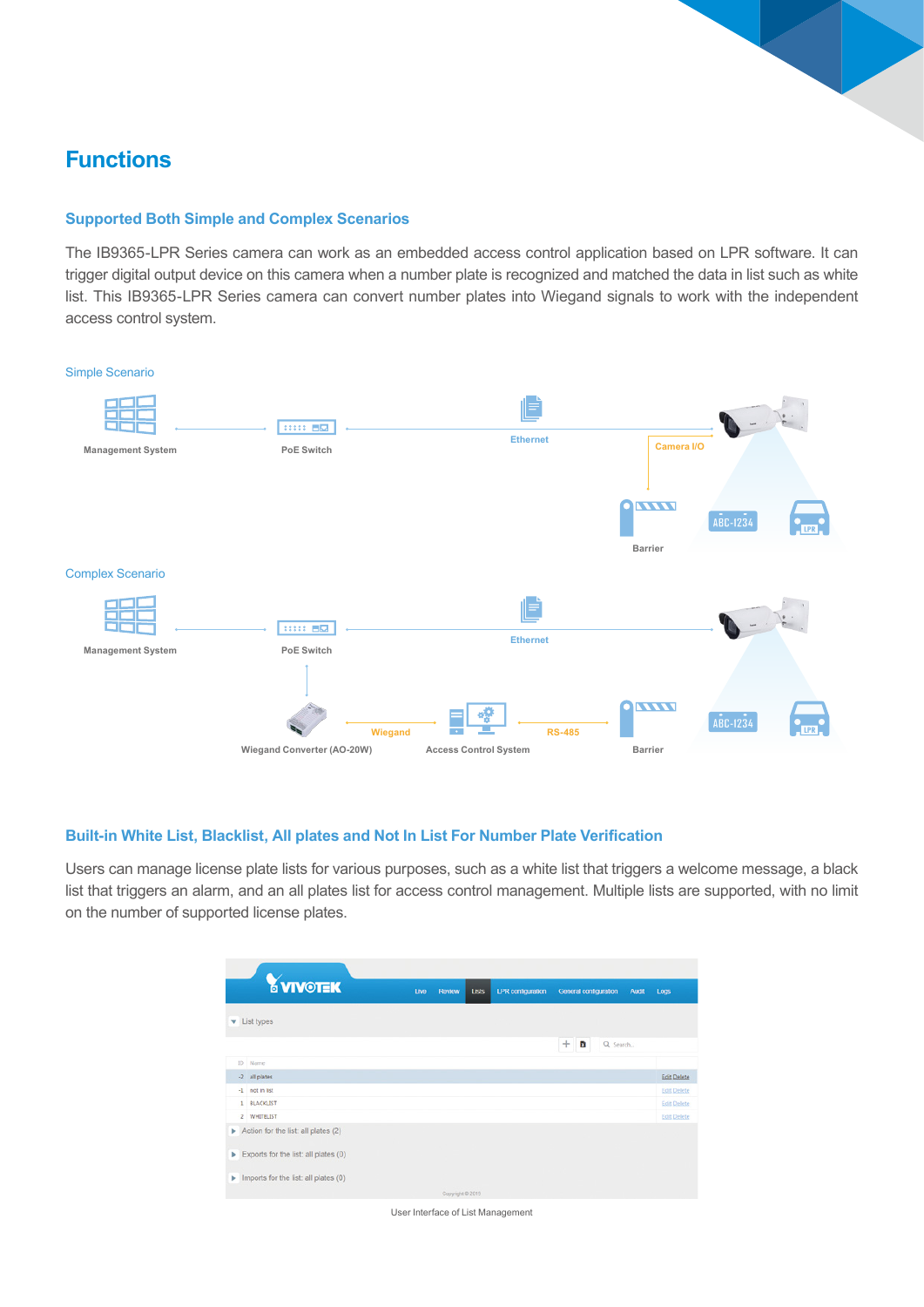### **Functions**

#### **Stop & Go Outdoor Parking Solution**

The IB9365-LPR Series adopts VIVOTEK's SNV II (Supreme Night Visibility II), and WDR Pro II. With a 12-40mm focal length lens, this advanced camera is ideally suited for vehicle detection in outdoor scenarios in which surveillance over longer distances or in low-light conditions is necessary, such as parking areas or gas stations.

The Smart IR II technology in IB9365-LPR makes nighttime image quality both brighter and clearer. The White LED design in IB9365-LPR-W even enables the reading of color license plates at night without optional illuminators.





#### **Easily Integrated with 3rd Party Systems Through Embedded LPR Software**

This IB9365-LPR Series camera can export all license plate recognition results or read on its list management. The open architecture of the device ensures that it can be easily integrated with 3rd party systems, such as parking management systems, toll collection systems or weighbridge management systems, by sending XML or JSON messages.



**Video Management System**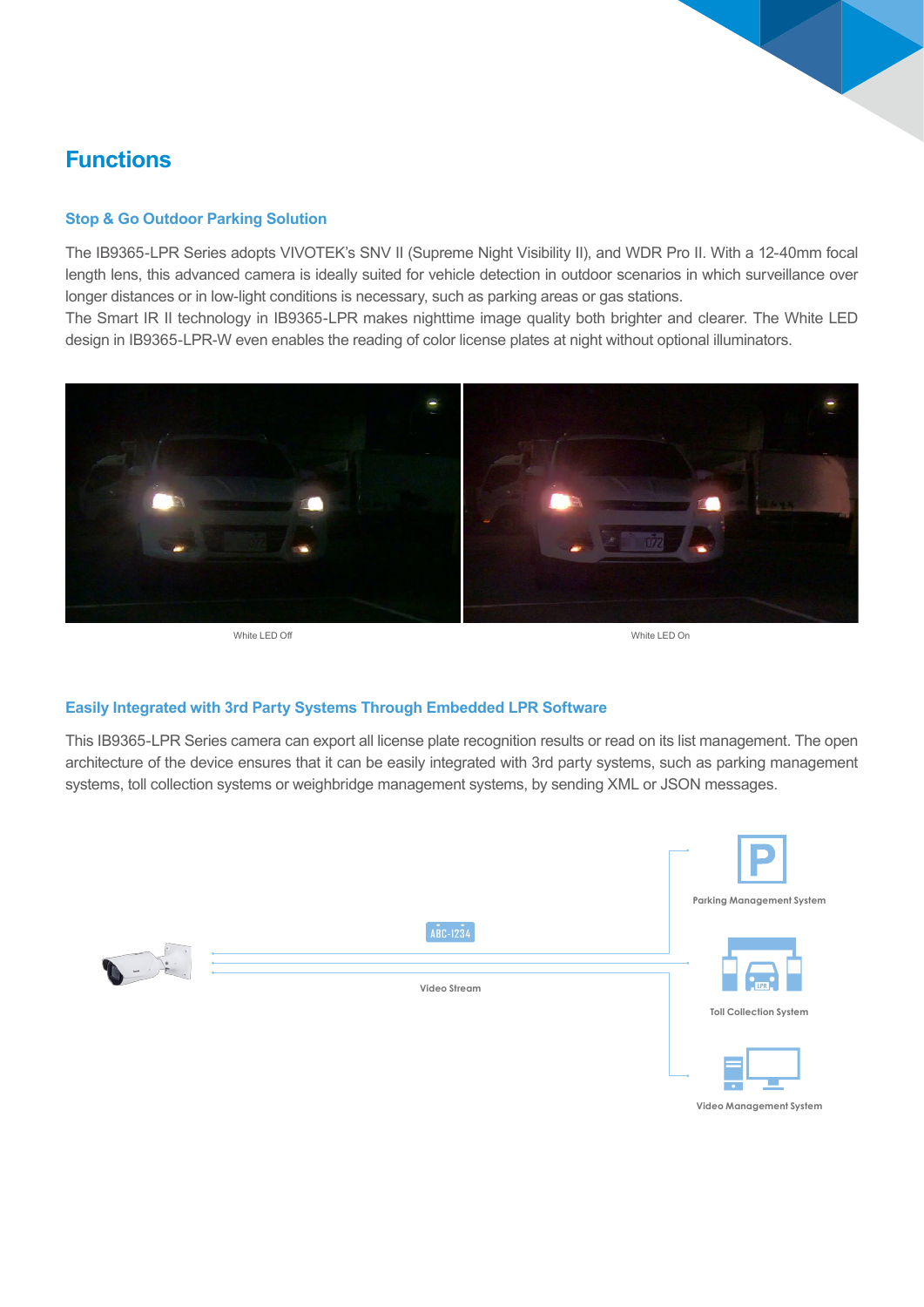

# **Suggested Installation**

**For 12-40mm: Installation Height: 1 ~ 3 m Installation Distance: 6 ~ 10 m**



**For 4-9mm: Installation Height: 1 ~ 3 m Installation Distance: 2 ~ 6 m**



Contact your VIVOTEK regional sales manager or send mail to lpr@vivotek.com for any questions.

# **Technical Specifications**

| Model                     | <b>IB9365-LPR</b><br>IB9365-LPR-W |  |
|---------------------------|-----------------------------------|--|
| <b>System Information</b> |                                   |  |
| <b>CPU</b>                | Multimedia SoC (System-on-Chip)   |  |
| Flash                     | 256MB                             |  |
| <b>RAM</b>                | 1GB                               |  |
|                           |                                   |  |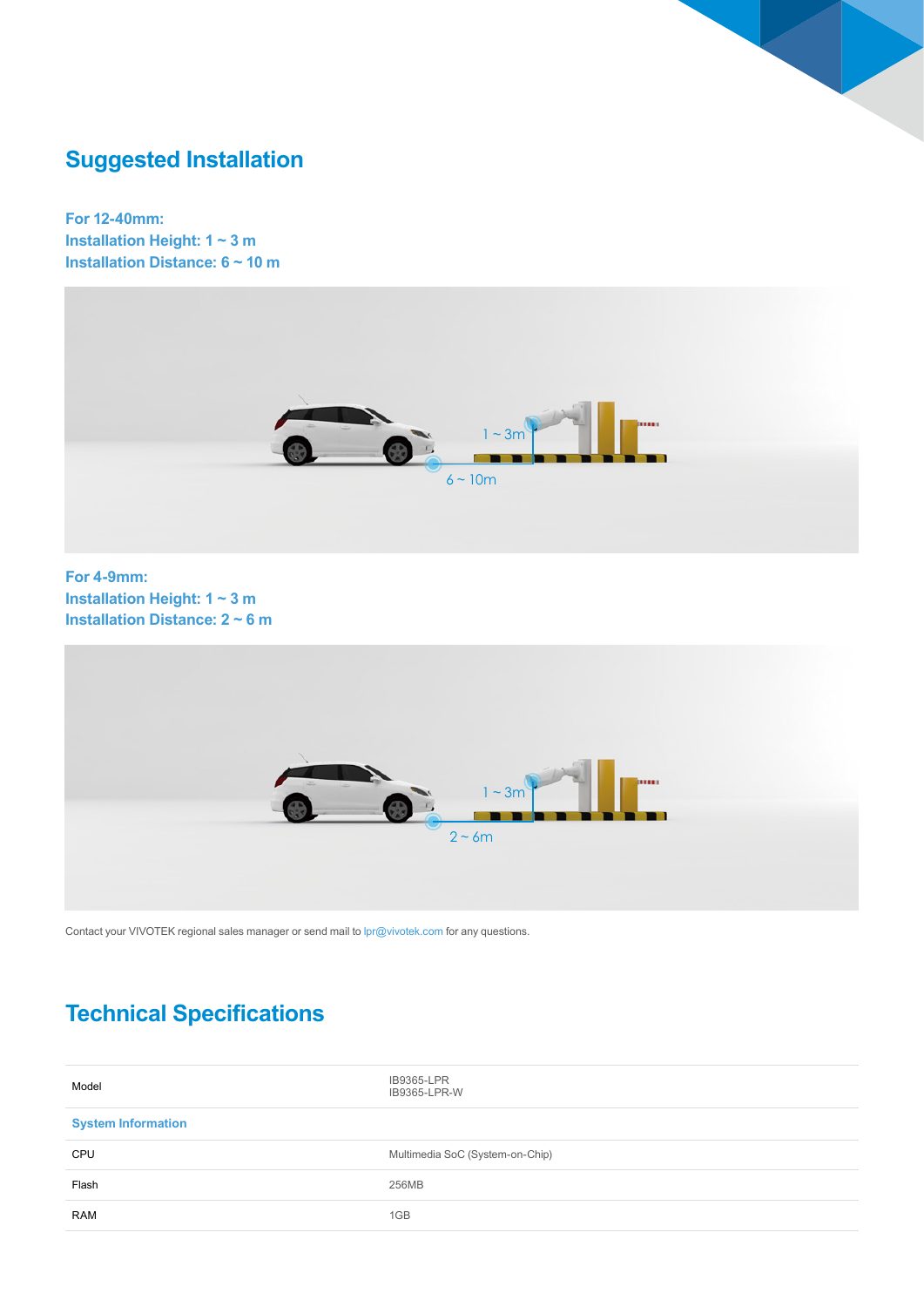

# **Technical Specifications**

| <b>Camera Features</b>        |                                                                                                                                                                                                                                                                                                       |
|-------------------------------|-------------------------------------------------------------------------------------------------------------------------------------------------------------------------------------------------------------------------------------------------------------------------------------------------------|
| Image Sensor                  | 1/2" Progressive CMOS                                                                                                                                                                                                                                                                                 |
| Max. Resolution               | 1920x1080                                                                                                                                                                                                                                                                                             |
| Lens Type                     | Motorized, Vari-focal, Remote Focus                                                                                                                                                                                                                                                                   |
| Focal Length                  | IB9365-LPR:<br>$f = 12 - 40$ mm<br>IB9365-LPR-W:<br>$f = 4 \sim 9$ mm<br>$f = 12 - 40$ mm                                                                                                                                                                                                             |
| Aperture                      | IB9365-LPR/LPR-W(12-40mm): F1.8<br>IB9365-LPR-W(4-9mm): F1.3                                                                                                                                                                                                                                          |
| Iris type                     | P-iris                                                                                                                                                                                                                                                                                                |
| Field of View                 | IB9365-LPR/LPR-W(12-40mm):<br>$35^\circ \sim 12^\circ$ (Horizontal)<br>$19^\circ \sim 7^\circ$ (Vertical)<br>$40^{\circ} \sim 14^{\circ}$ (Diagonal)<br>IB9365-LPR-W(4-9mm):<br>$100^\circ \sim 46^\circ$ (Horizontal)<br>$52^\circ \sim 26^\circ$ (Vertical)<br>$120^\circ \sim 53^\circ$ (Diagonal) |
| <b>Shutter Time</b>           | 1/5 sec. to 1/32,000 sec.                                                                                                                                                                                                                                                                             |
| <b>WDR Technology</b>         | <b>WDR Pro II</b>                                                                                                                                                                                                                                                                                     |
| Day/Night                     | Yes                                                                                                                                                                                                                                                                                                   |
| Removable IR-cut filter       | Yes                                                                                                                                                                                                                                                                                                   |
| <b>IR Illuminators</b>        | IB9365-LPR: IR LED*4<br>IB9365-LPR-W: 6100K White LED*2                                                                                                                                                                                                                                               |
| Minimum Illumination          | 0.06 Lux @ F1.8 (Color), 50IRE<br>0.03 Lux @ F1.8 (Color), 30IRE<br><0.01 lux @ F1.8 (B/W)                                                                                                                                                                                                            |
| <b>Tilt Range</b>             | $90^{\circ}$                                                                                                                                                                                                                                                                                          |
| <b>Rotation Range</b>         | $180^\circ$                                                                                                                                                                                                                                                                                           |
| Pan/Tilt/Zoom Functionalities | ePTZ: 48x digital zoom (4x on IE plug-in, 12x built-in)                                                                                                                                                                                                                                               |
| On-board Storage              | Built-in 16GB MicroSD card for LPR images<br>Slot type: MicroSD/SDHC/SDXC card slot<br><b>Seamless Recording</b>                                                                                                                                                                                      |
| <b>Video</b>                  |                                                                                                                                                                                                                                                                                                       |
| Compression                   | H.265, H.264, MJPEG                                                                                                                                                                                                                                                                                   |
| <b>Maximum Frame Rate</b>     | 60 fps @ 1920X1080                                                                                                                                                                                                                                                                                    |
| <b>Maximum Streams</b>        | 4 simultaneous streams                                                                                                                                                                                                                                                                                |
| S/N Ratio                     | 66 dB                                                                                                                                                                                                                                                                                                 |
| Dynamic Range                 | 140 dB                                                                                                                                                                                                                                                                                                |
| Video Streaming               | Adjustable resolution, quality and constant bit rate control, Smart Stream III                                                                                                                                                                                                                        |
| Image Settings                | Time stamp, text overlay, flip and mirror, configurable brightness/contrast/saturation/sharpness,<br>white balance, exposure control, gain, backlight compensation, privacy masks, scheduled profile<br>settings, video rotation, 3DNR, DIS, HLC, defog, deblur, metering                             |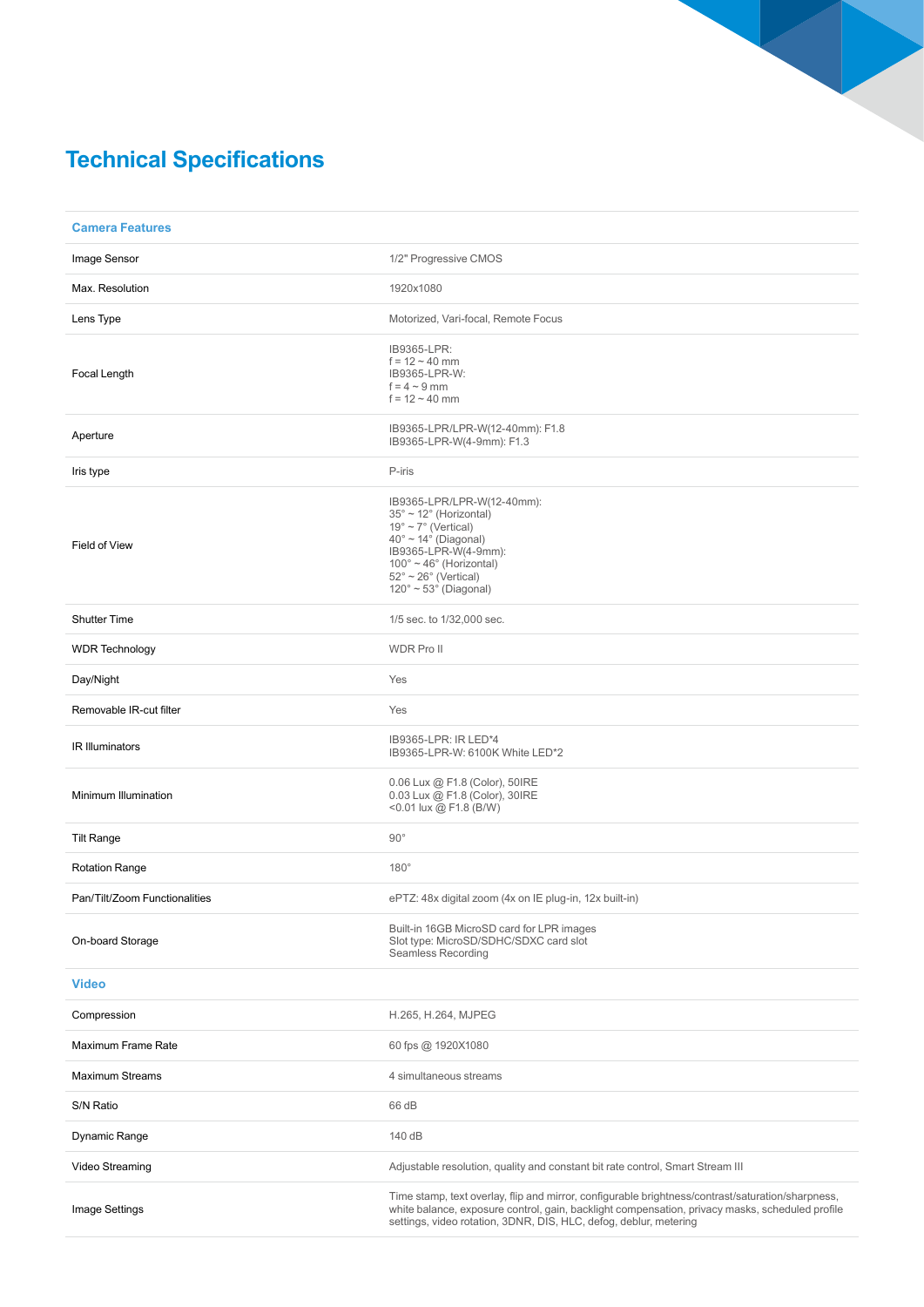# **Technical Specifications**

| <b>Audio</b>                |                                                                                                                                                                                                                                                                                                                       |
|-----------------------------|-----------------------------------------------------------------------------------------------------------------------------------------------------------------------------------------------------------------------------------------------------------------------------------------------------------------------|
| <b>Audio Capability</b>     | Two-way audio                                                                                                                                                                                                                                                                                                         |
| Compression                 | G.711, G.726                                                                                                                                                                                                                                                                                                          |
| Interface                   | External microphone input<br>External line output                                                                                                                                                                                                                                                                     |
| <b>Network</b>              |                                                                                                                                                                                                                                                                                                                       |
| Users                       | Live viewing for up to 10 clients                                                                                                                                                                                                                                                                                     |
| Protocols                   | 802.1X, ARP, CIFS/SMB, CoS, DDNS, DHCP, DNS, FTP, HTTP, HTTPS, ICMP, IGMP, IPv4,<br>IPv6, NTP, PPPoE, QoS, RTSP/RTP/RTCP, SMTP, SNMP, SSL, TCP/IP, TLS, UDP, UPnP                                                                                                                                                     |
| Interface                   | 10 Base-T/100 Base-TX Ethernet (RJ-45)<br>*It is highly recommended to use standard CAT5e & CAT6 cables which are compliant with the<br>3P/ETL standard.                                                                                                                                                              |
| <b>ONVIF</b>                | Supported, specification available at www.onvif.org                                                                                                                                                                                                                                                                   |
| <b>Solution Integration</b> |                                                                                                                                                                                                                                                                                                                       |
| Video Motion Detection      | Five-window video motion detection                                                                                                                                                                                                                                                                                    |
| <b>Embedded Software</b>    | <b>VIVOTEK ANPR</b>                                                                                                                                                                                                                                                                                                   |
| VADP Package                | <b>Trend Micro IoT Security</b>                                                                                                                                                                                                                                                                                       |
| <b>Alarm and Event</b>      |                                                                                                                                                                                                                                                                                                                       |
| Alarm Triggers              | Motion detection, manual trigger, digital input, periodical trigger, system boot, recording<br>notification, camera tampering detection, audio detection, shock detection, SD card life<br>expectancy, cybersecurity events (brute force attack event, cyberattack event, quarantine event)                           |
| <b>Alarm Events</b>         | Camera:<br>Event notification via digital output, email, HTTP, FTP, NAS server, SD card<br>File upload via email, HTTP, FTP, NAS server, SD card<br><b>ANPR Software:</b><br>Socket client, socket server, onvif event, digital output trigger, HTTP, FTP, send event to Milestone<br>VMS, wiegand protocol supported |
| <b>General</b>              |                                                                                                                                                                                                                                                                                                                       |
| Connectors                  | RJ-45 cable connector for 10/100Mpbs Network/PoE connection<br>Audio input<br>Audio output<br>AC 24 V<br><b>DC 12 V</b><br>Digital input *2<br>Digital output *2<br><b>BNC</b> out                                                                                                                                    |
| <b>LED</b> Indicator        | System power and status indicator                                                                                                                                                                                                                                                                                     |
| Power Input                 | IEEE 802.3af PoE Class 0<br><b>AC 24V</b><br><b>DC 12V</b>                                                                                                                                                                                                                                                            |
| Power Consumption           | PoE: Max. 11.9 W<br>DC 12V: Max. 9 W<br>AC 24V: Max. 10.5 W                                                                                                                                                                                                                                                           |
| <b>Dimensions</b>           | $\varnothing$ 121 x 121 x 444 mm (w/ junction box)<br>Ø 121 x 121 x 380 mm (w/o junction box)                                                                                                                                                                                                                         |
| Weight                      | 2,116 g (w/ junction box)<br>1,649 g (w/o junction box)                                                                                                                                                                                                                                                               |
| Casing                      | IP66, IK10 (Metal Housing), NEMA 4X                                                                                                                                                                                                                                                                                   |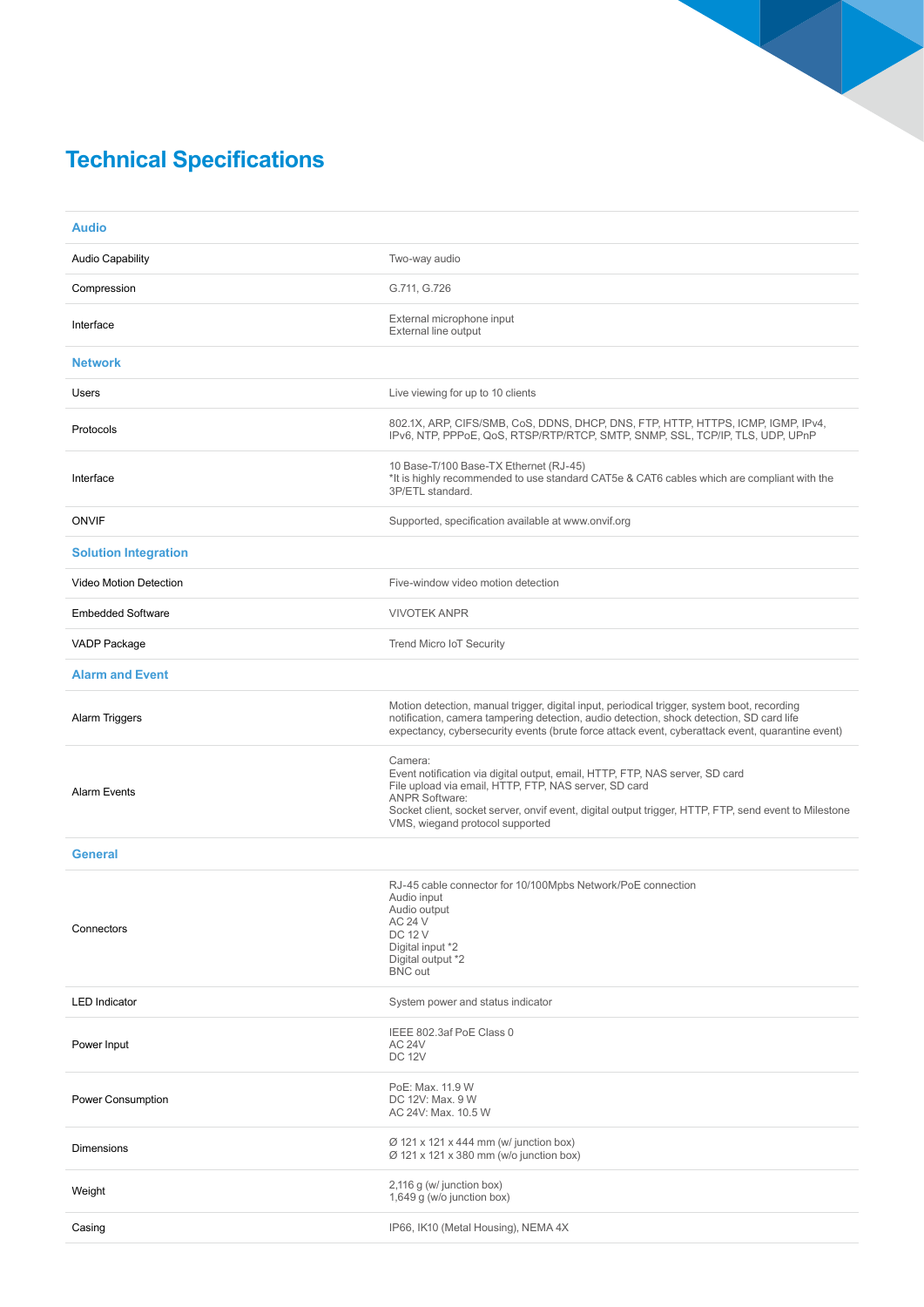

# **Technical Specifications**

| <b>Safety Certifications</b> | CE, LVD, FCC Class A, VCCI, C-Tick, UL, EN50121-4                                                                                                                            |
|------------------------------|------------------------------------------------------------------------------------------------------------------------------------------------------------------------------|
| <b>Operating Temperature</b> | Starting Temperature: -10°C ~ 60°C (14°F ~ 140°F)<br>Working Temperature (IR off): -30°C ~ 60°C (-22°F ~ 140°F)<br>Working Temperature (IR on): -30°C ~ 50°C (-22°F ~ 122°F) |
| Humidity                     | 90%                                                                                                                                                                          |
| Warranty                     | 36 months                                                                                                                                                                    |
| <b>System Requirements</b>   |                                                                                                                                                                              |
| <b>Operating System</b>      | Microsoft Windows 8/7<br>Mac 10.12 (Chrome only)                                                                                                                             |
| Web Browser                  | Chrome 58.0 or above<br>Internet Explorer 10/11                                                                                                                              |
| <b>Other Players</b>         | VLC: 1.1.11 or above                                                                                                                                                         |
| <b>Included Accessories</b>  |                                                                                                                                                                              |
| <b>Others</b>                | Quick installation guide, warranty card, screw pack, alignment sticker, junction box                                                                                         |

# **Dimensions**